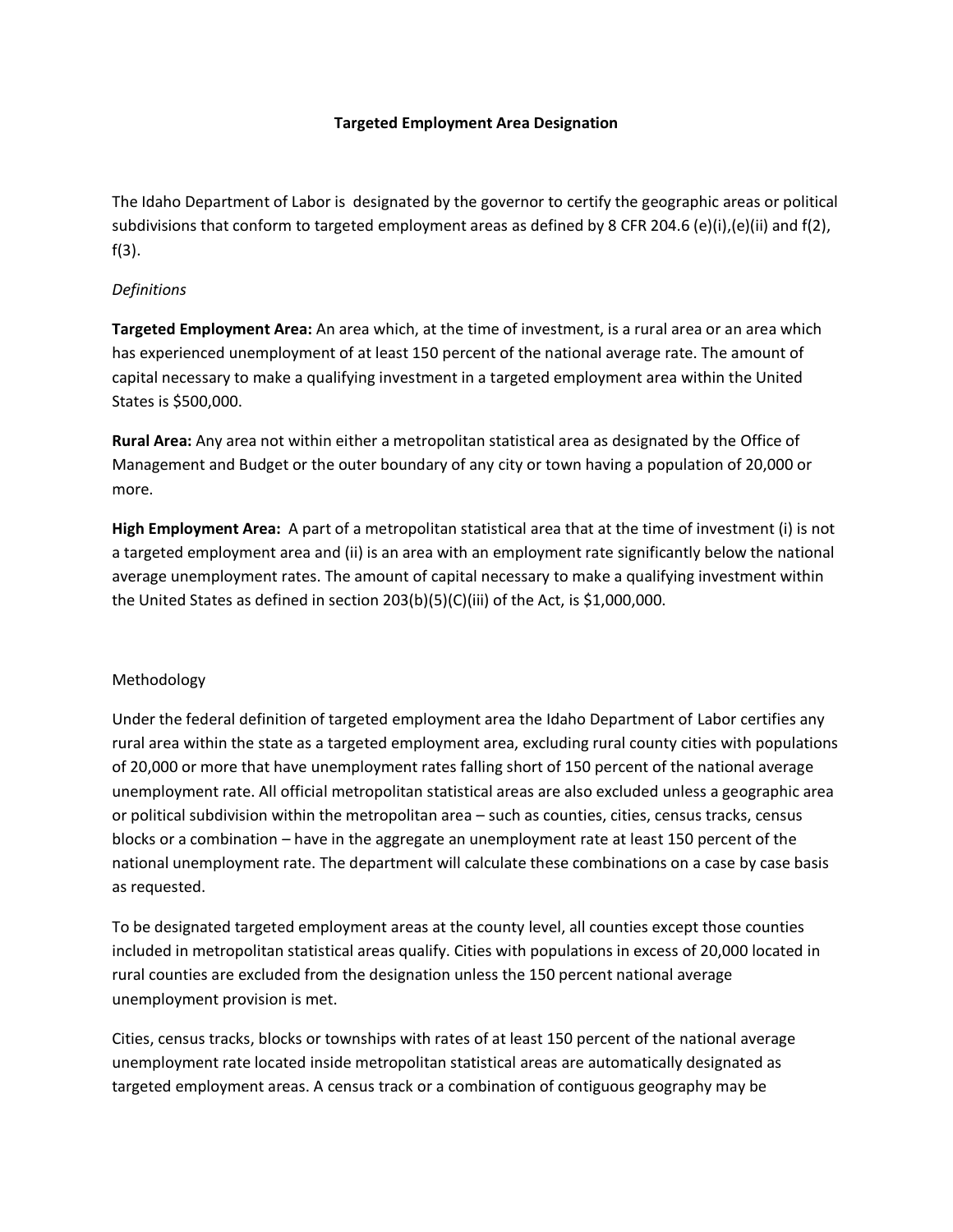designated a TEA for as long as the combination of the unemployed divided by labor force for such an area is at least 150 percent of the national average unemployment rate for the preceding 12 months of available labor force data. The 150 percent of the national average unemployment rate used for this year's determination is 11.35 percent. Upon request, the Idaho Department of Labor will calculate whether a combination of census tracts make up a qualifying contiguous geographic area with 150 percent of the national average unemployment rate. If a region qualifies, the department will provide a letter to the requesting entity designating the region as high unemployment area for its submission for EB status to the Department of Homeland Security.

For high unemployment census tracts the labor force data sets used to determine the national average unemployment rate consist of benchmarked data from July to December and the available preliminary data from January to June. For computational purposes, TEA determinations are made in November of each year to be effective during the following full calendar year.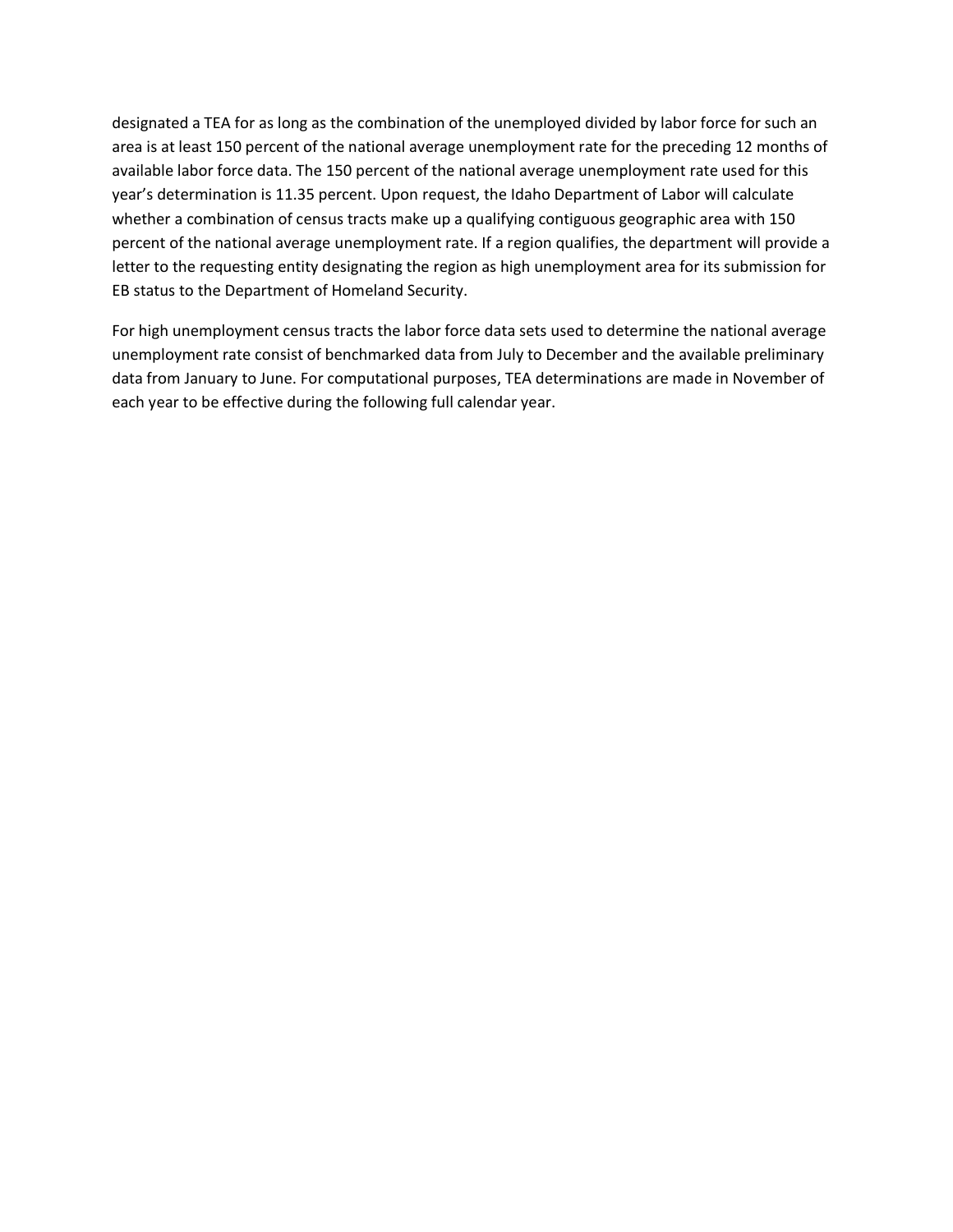**Target Employment Area Designation for year 2010.**



Areas in gold are Targeted Employment Area designations (\$500,000 EB-5). Colored areas represent metropolitan statiscal areas or larger rural cities (\$1,000,000 EB-5).